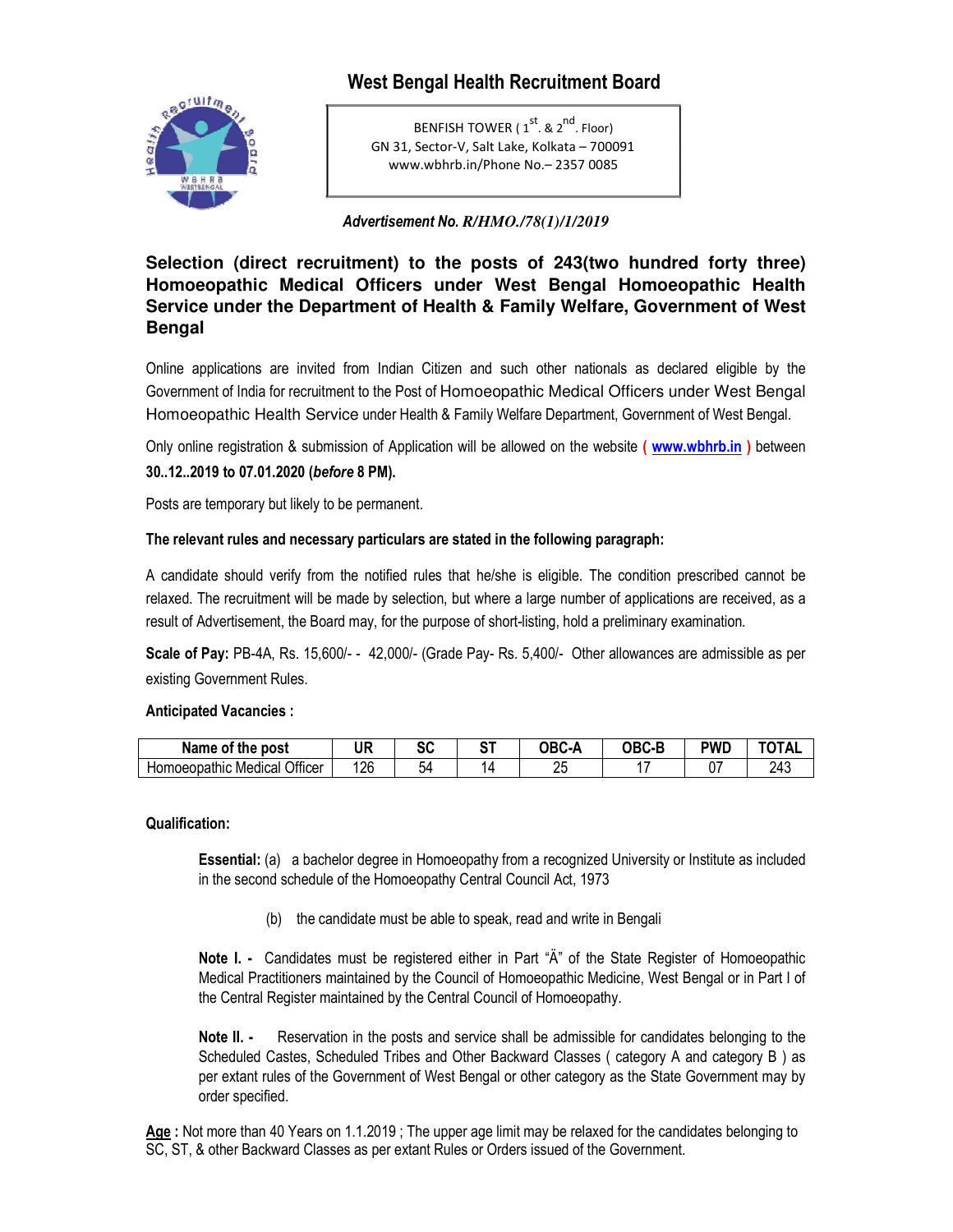**Fee :** Candidates must submit the online application fee amounting to Rs. 210/- (Rupees two hundred & ten) only through Banks participating in the GRIPS ( Govt. Receipt Portal System ), Govt. of West Bengal at Govt. Receipt Head of Account '0051-00-104-002-16'.

## *Money order, Cheque, Bank Draft, Cash etc. shall not be acceptable.*

No application shall be considered unless accompanied by the requisite application fee excepting Candidates belonging to SC/ST category of West Bengal and persons with disabilities specified under Disabilities Rule, 1999 (certificates obtained before the Advertisement date) who do not require to pay any fee. Such exemption of fee is, however, not applicable to any OBC (category A or B) candidate.

## **No claim for refund of the fee shall be entertained nor shall it be held in reserved for any other examination.**

Application shall be made in the format available in the West Bengal Health Recruitment Board Website (www.wbhrb.in).

Application received after the closing date shall be rejected.

In case, any of the statement made in the application be subsequently found to be false within the knowledge of the candidates- his/her candidature shall be liable to cancellation, and even if appointed to a post on the results of this examination his/her appointment shall be liable to be terminated. Willful suppression of any material fact shall also be similarly dealt with.

Candidates should take particular note that entries in their application submitted to the Board must be made correctly against all the items which shall be treated as final and no alteration and addition in this regard shall be entertained after full submission of the application. Application not duly filled in or found incomplete or defective in any respect or without fee shall be liable to rejection.

Candidates must fulfill the essential qualification by the closing date. All informations regarding selection/ recruitment (date of examination, date of interview etc.) to the post shall be available time to time in the Board Website at *www.wbhrb.in*.

Candidates are requested to follow the WBHRB Website ( www.wbhrb.in ) time to time for any update information.

#### **Particulars and Certificates required:**

- (a) A candidate claiming to be S.C./S.T./O.B.C. must have a certificate in support of his/her claim from a competent authority of West Bengal as specified below [vide the West Bengal SCs and STs (Identification) Act, 1994 and SCs /STs Welfare Department order No. 261-TW/EC/MR-103/94 dated with B.C.W. Deptt. Order No. 6320-BCH/MR-84/10 dated 24.09.2010]:
	- In the District, the Sub-Divisional Officer of the Sub-Division concerned, and
	- In Kolkata, District Welfare Officer, Kolkata & ex-officio Jt. Director, Backward Classes Welfare Deptt., Govt. of West Bengal [ No. 2420-BCW/MR-61/2012 (Pt.) dated 12.07.13.

*No claim for being a member of the SC, ST and OBC, or a Person with Disability shall be entertained after submission of the application.* 

*(b)* Persons with Disabilities (Physically handicapped) [ 40% and above ] must have a certificate from an appropriate Medical Board [vide West Bengal Persons with Disabilities (Equal Opportunities, Protection of Rights and Full Participation) Rules, 1999]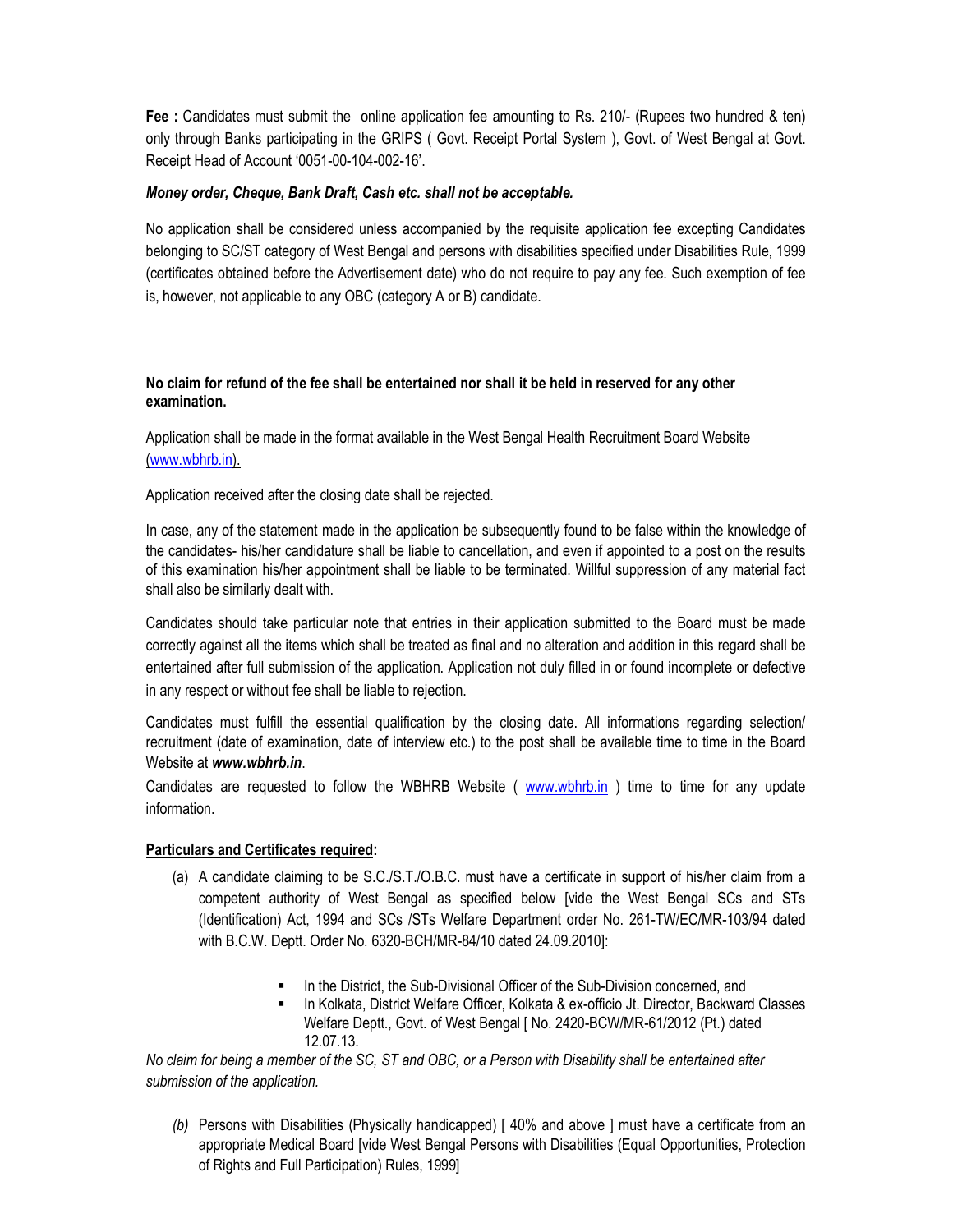(c) The West Bengal Health Recruitment Board (WBHRB) may require such further proof or particulars from the candidates as it may consider necessary and may make enquiries regarding eligibility.

Original Certificates relating to citizenship (by registration), age, qualifications, caste (SC/ST/BC), Physical disability (40% and above) shall have to be submitted when the WBHRB asks for them. If any candidate fails to furnish any certificate or any other relevant document or information relating to his/her candidature within the time specified by the Board, his/her claim for allotment may be passed over without further reference to him/her.

*Submission of more than one application is strictly forbidden.*

A candidate should note that his/her admission to the Examination/ Interview shall be deemed provisional subject to determination of his/her eligibility in all respects. If at any stage even after issue of the letter of appointment a candidate is found ineligible for admission to this Examination, his/her candidature shall be cancelled without further reference to him/her.

**Canvassing:** Any attempt on the part of candidate to enlist support for his/her application shall disqualify him/her for appointment.

CLOSING DATE FOR REGISTRATION OF APPLICATION: 07.01..2020 (before 8

PM). (Kindly note that online application must be made by this date & time ).

Applicants need not send any Print out/ hard copy.

| <b>Important Dates:</b>                                      |                                        |
|--------------------------------------------------------------|----------------------------------------|
|                                                              |                                        |
| Website Link open – For on-line Registration of Applications | 30.12.2019 to 07.01.2020 (before 8 pm) |
| Last date of submission of Form                              | 07.01.2020(8 PM)                       |

Note: - Candidates are advised in their own interest to apply using Online Application Form much before the closing date and not to wait till the last date to avoid congestion on Web-Server on account of heavy load on internet/website.

**\*\* Please note that Candidates must upload photo, signature and Homoeopathy Council registration certificate, (scanned copy of originals) at the time of filling up the application forms.** 

# **CORRIGENDUM**

TENTATIVE MARKS DISTRIBUTION IN THE RECRUITMENT OF HOMOEOPATHIC MEDICAL OFFICER BY WEST BENGAL HEALTH RECRUITMENT BOARD

| SL.<br>NO. | <b>QUALIFICATION</b>                                                                                                  | <b>MAXIMUM</b><br><b>MARKS</b> | <b>REMARKS</b>                                                                                                                                                     |                                                                                                                                           |
|------------|-----------------------------------------------------------------------------------------------------------------------|--------------------------------|--------------------------------------------------------------------------------------------------------------------------------------------------------------------|-------------------------------------------------------------------------------------------------------------------------------------------|
| 1          | Bachelor of<br>Homoeopathic<br>Medicine and<br>Surgery (B.H.M.S.)<br>from a recognized<br>University or<br>Institute. | 75 (Max)                       | Marks obtained in Aggregate,<br>$(1st$ BHMS to $4th$ BHMS all<br>together)<br>[(0.5) mark will be deducted<br>for supplementary in each<br>subject or chance lost] | For e.g.- A student obtained 64% in<br>aggregate, with supplementary in<br>two subjects, the Scoring will be 65-<br>$(0.5*2) = 65-1 = 64$ |
|            |                                                                                                                       |                                | TOTAL: $50.00\% - 55.99\% = 60$                                                                                                                                    |                                                                                                                                           |
|            |                                                                                                                       |                                | TOTAL: $56.00\% - 65.99\% = 65$                                                                                                                                    |                                                                                                                                           |